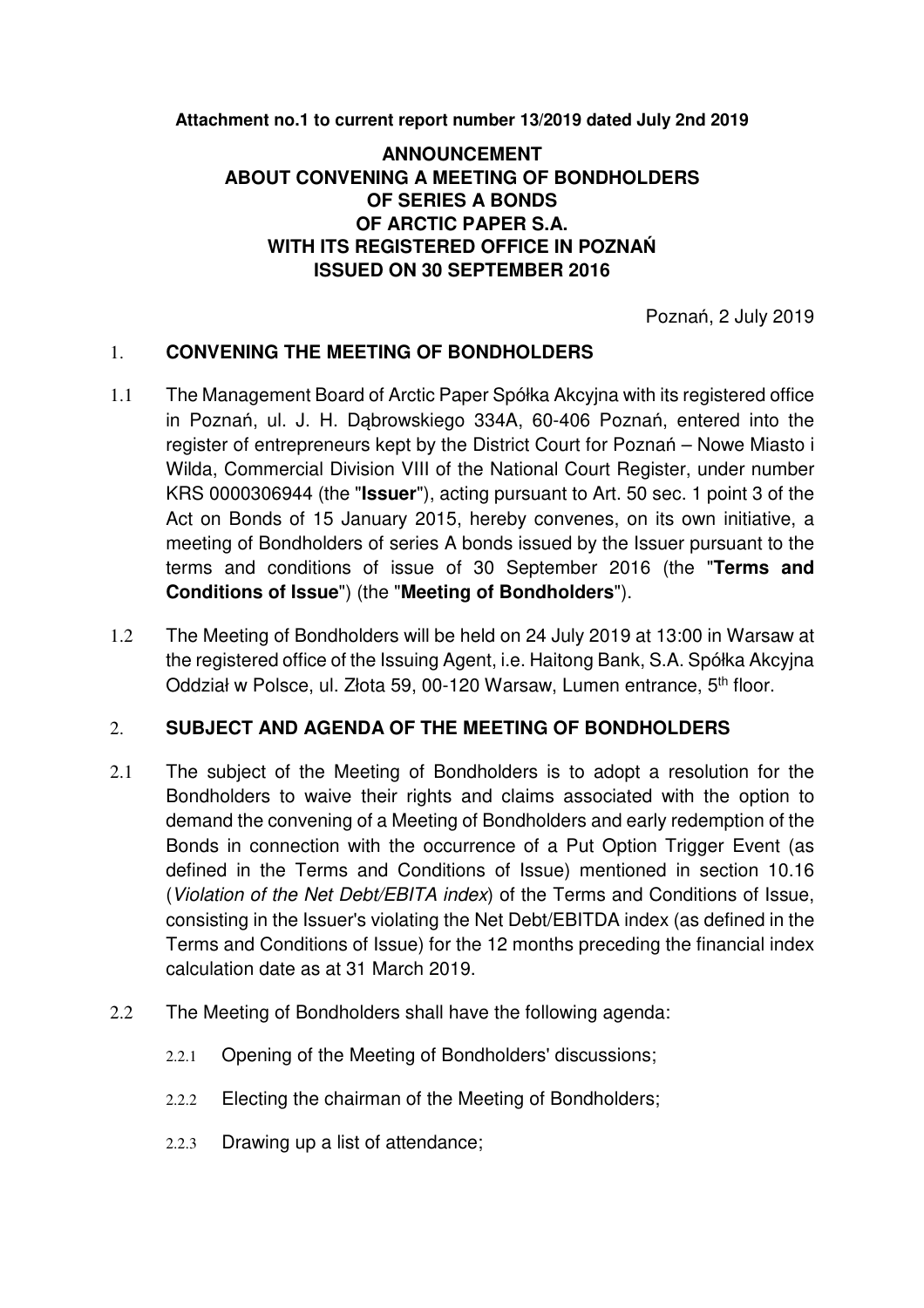- 2.2.4 Ascertaining that the Meeting of Bondholders has been correctly convened and is competent to adopt resolutions;
- 2.2.5 Giving the floor to participants of the Meeting of Bondholders with regard to the resolutions to be adopted;
- 2.2.6 Approving the agenda of the Meeting of Bondholders;
- 2.2.7 Voting on the adoption of the for the Bondholders to waive their rights and claims associated with the option to demand the convening of a Meeting of Bondholders and early redemption of the Bonds in connection with the occurrence of a Put Option Trigger Event (as defined in the Terms and Conditions of Issue) mentioned in section 10.16 (Violation of the Net Debt/EBITA index) of the Terms and Conditions of Issue, consisting in the Issuer's violating the Net Debt/EBITDA index (as defined in the Terms and Conditions of Issue) for the 12 months preceding the financial index calculate date as at 31 March 2019;
- 2.2.8 Closing of the Meeting of Bondholders' discussions.
- 2.3 The draft resolutions of the Meeting of Bondholders will be available at the registered office of the Issuing Agent, i.e. Haitong Bank, S.A. Spółka Akcyjna Oddział w Polsce, at ul. Złota 59, 00-120 Warsaw, e-mail: wardcm@haitongib.com, tel.: +48 22 347 40 00 (the "**Issuing Agent**"). Bondholders who are interested in participating in the Meeting of Bondholders are requested to report to the Issuing Agent in order to read the draft resolutions and detailed information on the organisation of the Meeting of Bondholders.
- 2.4 A Bondholder has the right to request official copies of documents concerning the matters on the agenda, including the draft resolutions on the agenda, in accordance with point 2.3 above. The request should be addressed to the Issuing Agent. Official copies of relevant documents should be issued to the Bondholder seven days prior to the date of the Meeting of Bondholders at the latest. Official copies of documents may be issued to the Bondholder in electronic form.

## 3. **PARTICIPATION IN THE MEETING OF BONDHOLDERS**

3.1 Bondholders who, pursuant to point 3.2 below, submitted at the registered office of the Issuing Agent (acting on behalf of the Issuer), referred to in point 2.3 above, the (original) certificate of deposit referred to in Art. 9 of the Act on Trading in Financial Instruments of 29 July 2005, confirming that the Bondholder holds Bonds and that the Bonds are blocked until the business day following the date of the Meeting of Bondholders, may participate in the Meeting of Bondholders.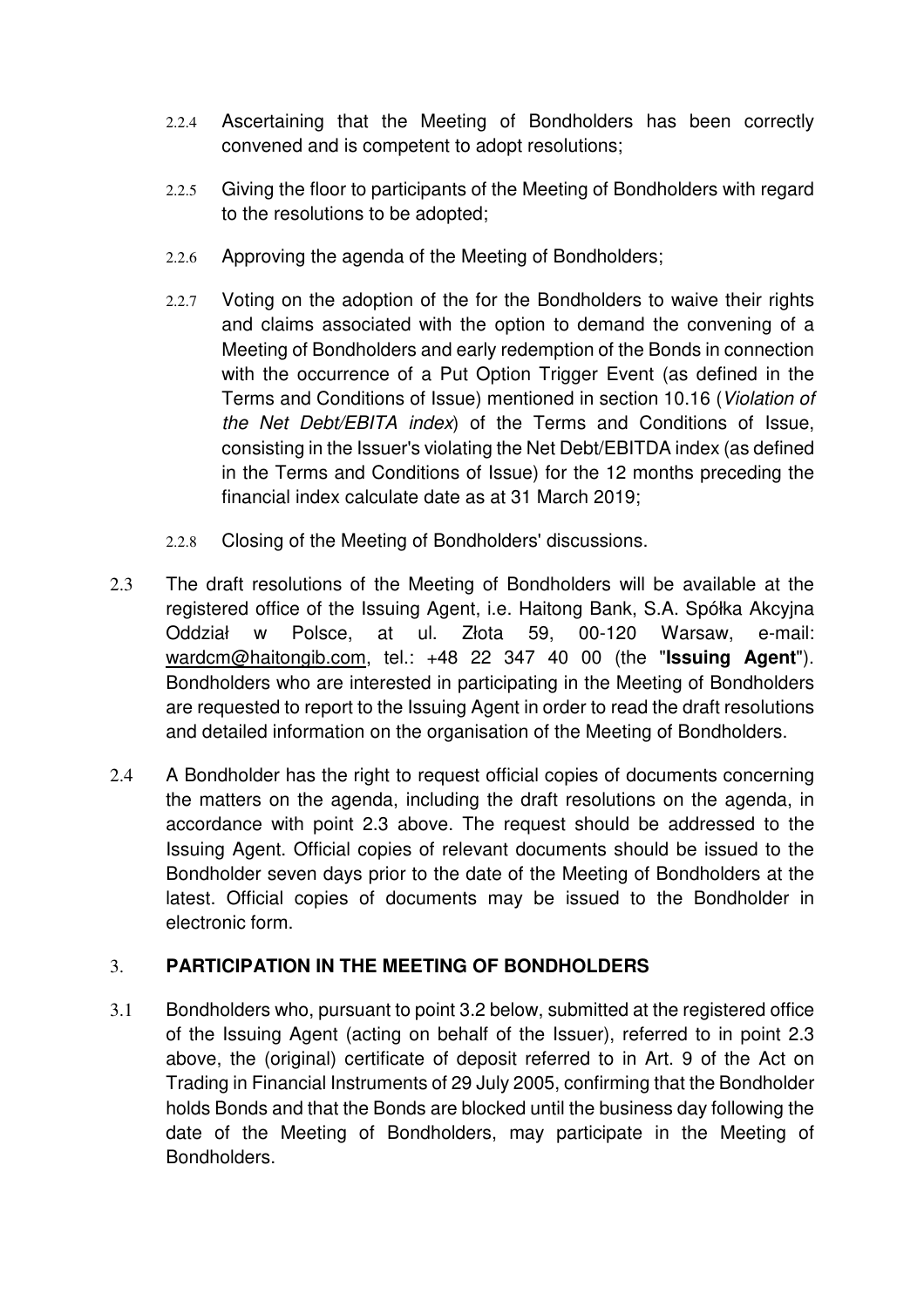- 3.2 The above-mentioned certificate of deposit should be submitted by the Bondholder at the Issuing Agent's registered office at least seven days before the date of the Meeting of Bondholders, i.e. by 17 July 2019 (inclusive) and may not be removed before the Meeting of Bondholders has ended.
- 3.3 For at least three business days before the Meeting of Bondholders begins, the Issuer makes the list of Bondholders entitled to participate in the Meeting of Bondholders available at its registered office. A Bondholder has the right to review the list and request an official copy of the list against payment made to cover the costs of preparing it or that it be sent free of charge by e-mail to the address specified by the Bondholder.
- 3.4 A Bondholder may participate in the Meeting of Bondholders and exercise their voting right in person or by proxy. Power of proxy must be granted and revoked in writing in order to be valid.
- 3.5 No member of the Issuer's authorities, employee of the Issuer, member of the authorities of an entity exercising control over the Issuer or employee of such entity may be a proxy of a Bondholder. The provisions on exercising a voting right by another representative apply accordingly to exercising a voting right by a proxy.
- 3.6 A Bondholder planning to participate in the Meeting of Bondholders in person should provide the Issuing Agent with the following documents within the time limit specified in point 3.2 above:
	- 3.6.1 a certificate of deposit confirming that the Bondholder holds Bonds and that the Bonds are blocked until the business day following the date of the Meeting of Bondholders (in accordance with point 3.1 above); and
	- 3.6.2 an excerpt from the National Court Register, Investment Funds Register or other appropriate register (issued no more than three months earlier) relevant to the Bondholder.
- 3.7 A Bondholder planning to participate in the Meeting of Bondholders by proxy (in which case their attendance in person is not required) should provide the Issuing Agent with the following documents within the time limit specified in point 3.2 above:
	- 3.7.1 a certificate of deposit confirming that the Bondholder holds Bonds and that the Bonds are blocked until the business day following the date of the Meeting of Bondholders (in accordance with point 3.1 above);
	- 3.7.2 an excerpt from the National Court Register, Investment Funds Register or other appropriate register (issued no more than three months earlier) relevant to the Bondholder; and